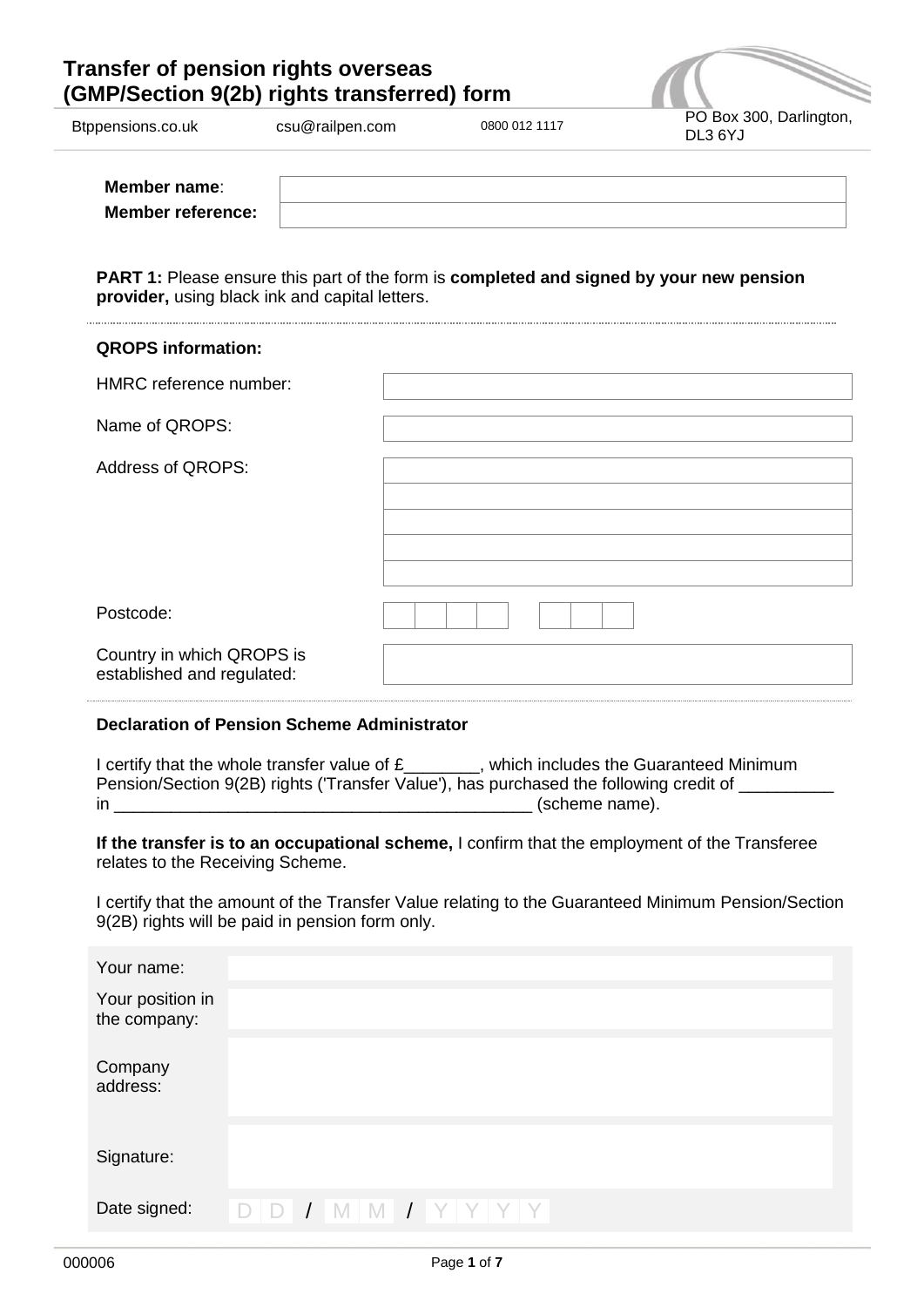| Transfer of pension rights overseas<br>(GMP/Section 9(2b) rights transferred) form |                 |               |                                    |
|------------------------------------------------------------------------------------|-----------------|---------------|------------------------------------|
| Btppensions.co.uk                                                                  | csu@railpen.com | 0800 012 1117 | PO Box 300, Darlington,<br>DL3 6YJ |

## **Thank you. Please return this form to the address at the top of this page. Declaration of Overseas Employer**

Please complete if you are an occupational scheme - I certify that the information supplied is correct.

| Your name:                       |  |                       |  |  |
|----------------------------------|--|-----------------------|--|--|
| Your position in<br>the company: |  |                       |  |  |
| Company<br>address:              |  |                       |  |  |
| Signature:                       |  |                       |  |  |
| Date signed:                     |  | $D D I M M I Y Y Y Y$ |  |  |

**Thank you. Please return this form to the address at the top of this page.**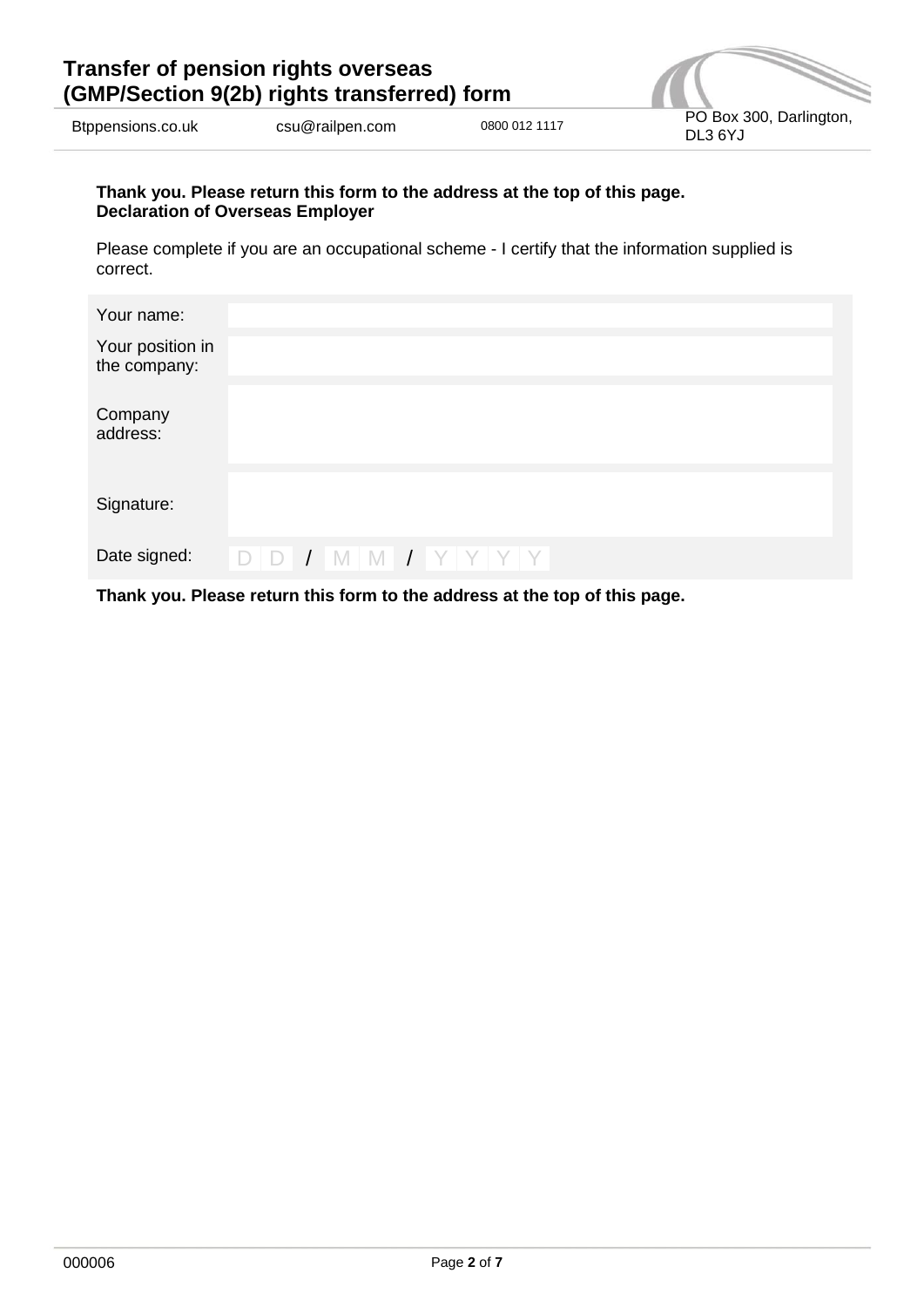# **Transfer of pension rights overseas (GMP/Section 9(2b) rights transferred) form**



| Member name:             |  |
|--------------------------|--|
| <b>Member reference:</b> |  |
| <b>Calculation date:</b> |  |
| <b>Member address:</b>   |  |

**PART 2:** This part of the form is to be **completed and signed by you,** using black ink and capital letters. **Important:** both parts of this form need to be returned to the address at the top of this page within **60 days of the date of the transfer request.**

## **Member declaration**

I understand the information provided in this statement, and having considered the alternative options available, wish the whole of my Transfer Value, including the (GMP)/Section 9(2B) rights, to be applied in payment to \_\_\_\_\_\_\_\_\_\_\_\_\_\_\_\_\_\_\_\_\_\_\_\_\_\_\_\_ (the 'Receiving Scheme'), on the basis described in this statement.

I fully understand the implications of making this transfer and do so on an informed basis. I understand that following the transfer of my Transfer Value (i) the Trustee of the British Transport Police Force Superannuation Fund (the Fund) will be discharged from any obligation to provide benefits in respect of me from the Fund and (ii) I will have no rights under the Fund in respect of my Transfer Value.

I confirm that I have received a statement from the Receiving Scheme showing the benefits to be awarded in respect of the Transfer Value and the conditions (if any) on which these could be forfeited or withheld.

## **I acknowledge that:**

- the Receiving Scheme may not be regulated in any way by the law of the United Kingdom and that as a consequence there may be no obligation under that law on the Receiving Scheme or its Trustees or administrators to provide any particular value or benefit in return for the Transfer Value, and
- if the GMP/Section 9(2B) rights are transferred, there is no recourse to the Fund or the State from me (or my dependants) should the Transfer Value purchase less benefits than would have been the case if the GMP/Section 9(2B) rights had been secured in the UK.

I confirm that I have been made fully aware of any specific forfeiture Rules in the Receiving Scheme. I also understand that under no circumstances will a loan be permitted against any part of the Transferred funds.

I hereby certify that I am aware of the risks involved, and would confirm that I wish to proceed with the Transfer.

I have no intention of returning to the UK to work or retire.

I have read the HMRC guidance APSS 263 Notes and confirm that I am aware that:

• in some circumstances, a transfer of funds might not be a recognised transfer and may be treated as an unauthorised payment giving rise to a liability to pay tax in the UK, and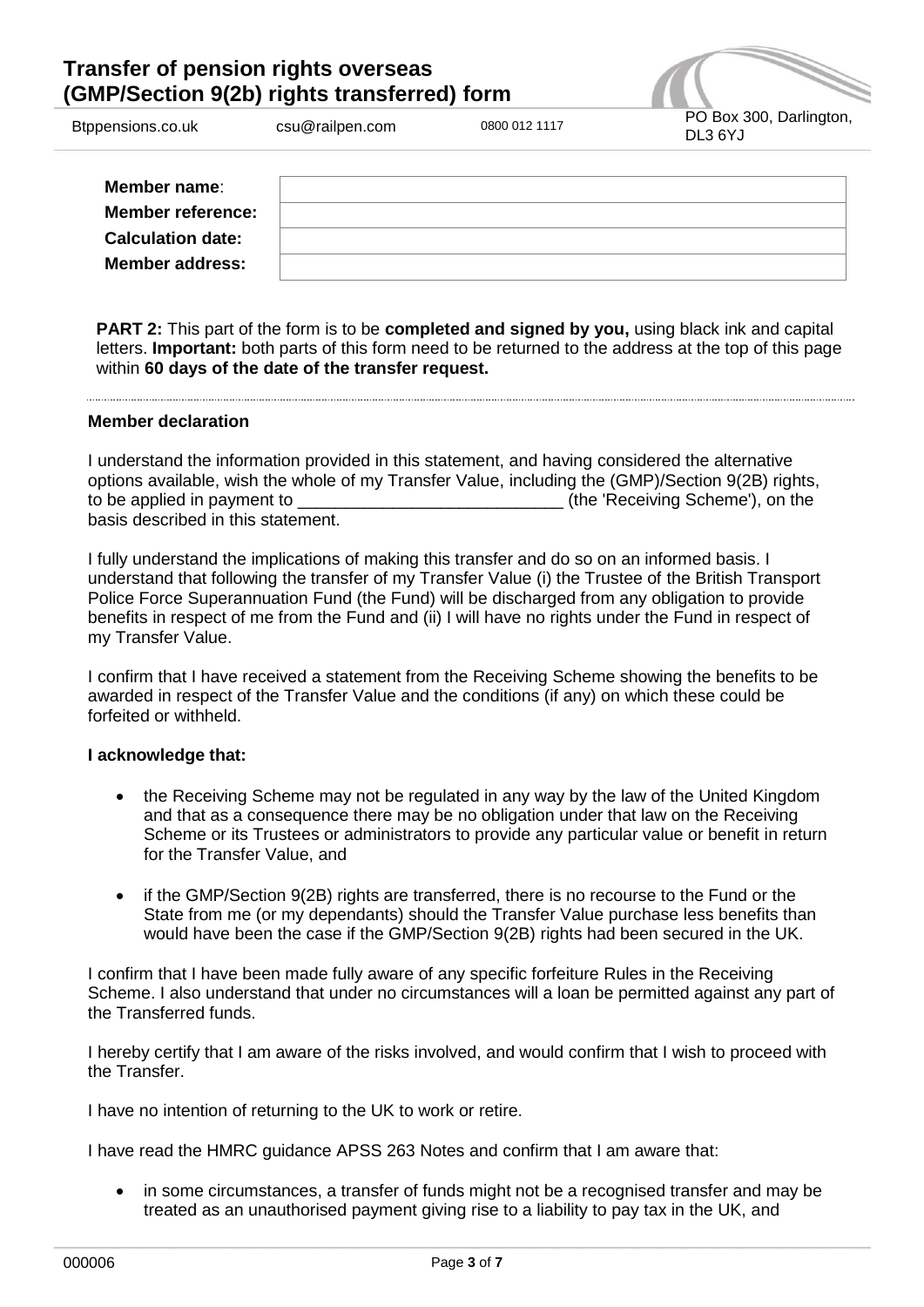

 in some circumstances, a future payment made or treated as made by a QROPS may be treated as an unauthorised payment giving rise to a liability to pay tax in the UK.

I confirm that I have considered taking independent financial advice and that I am not seeking to rely on Railways Pension Trustee Company Ltd or Railpen for any information or guidance in relation to this transfer or in relation to the taxation of pension benefits. I accept that Railpen has no liability to me or my beneficiaries in respect of making the transfer I have requested.

## **If the transfer is to an occupational scheme:**

I confirm that I am in employment to which the Receiving Scheme relates.

To the best of my knowledge and belief, the information given in this form is correct and complete.

**Please note:** This declaration will be submitted to HMRC as part of the notification of the payment of the Transfer Value.

# **Data Protection**

By signing and returning this form you are confirming that where the transfer of your personal data is to countries or organisations outside the European Union you understand that the Railway Pension Trustee Company Ltd or Railpen have not considered what Data Protection measures, adequacy decisions or appropriate safeguards are in place. As a result the level of data protection available to you may be lower than that which exists under UK legislation. You are fully aware of the possible risks of undertaking such a transfer and that you provide your explicit consent to transfer your personal data overseas.

You can withdraw your consent to the transfer of your personal data overseas at any time by contacting Railpen's Data Protection Officer (details included in the general notification). The withdrawal of consent will not affect the processing of personal data carried out before consent was withdrawn.

You also confirm, by signing and returning this form, that you have read the enclosed "data protection – how we use information about you" notification and understand that we will use your personal information as set out in the notification.

| Signature: |  |  |                                                                            |  |
|------------|--|--|----------------------------------------------------------------------------|--|
|            |  |  | Date signed: $D$   $D$   $\prime$   $M$   $M$   $\prime$   $Y$   $Y$   $Y$ |  |

**Thank you. Please return this form to the address at the top of this page.**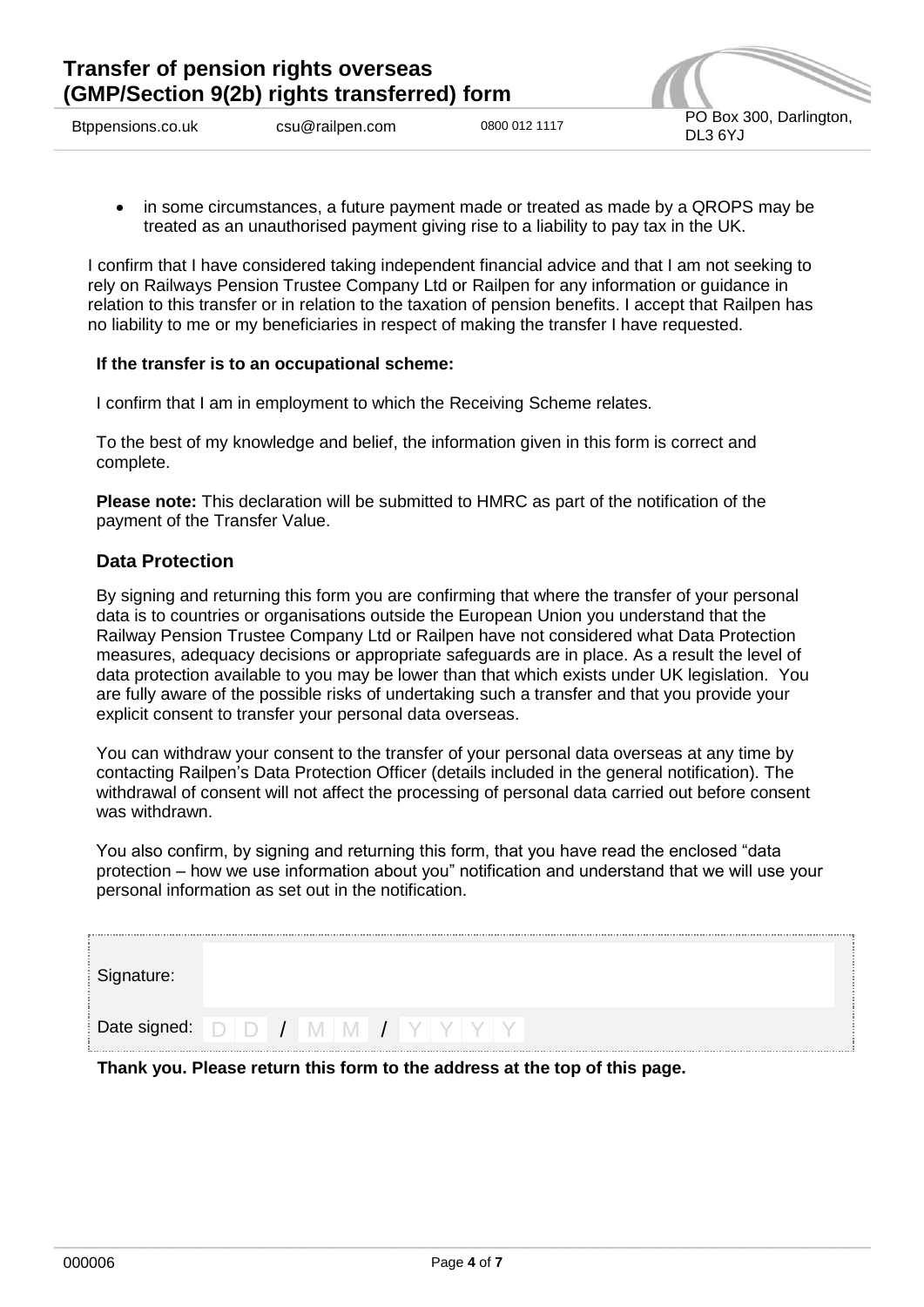

**Data Protection notification - How we use information about you**

We, the Railways Pension Trustee Company Limited and Railpen Limited (each with its registered address at 100 Liverpool Street, London, EC2M 2AT) will use your personal details to assess, deal with and pay any benefits you may be entitled to under the rules of the Railways Pension Scheme, The BT Police Superannuation Fund, The British Railways Superannuation Fund, or any other pension fund administered by Railpen. As part of the service we provide we may share your information with other organisations for the purposes of identifying accurate information as to your whereabouts or for the purpose of paying any benefits that you may be entitled to. We will handle your data in compliance with all relevant data protection legislation, including from May 2018 in compliance with the General Data Protection Regulation (GDPR). Each of the Railways Pension Trustee Company Limited and Railpen Limited is a data controller in respect of your personal information for the purposes of applicable data protection legislation. If there is a Pensions Committee for your section, it will also comply with the data protection legislation.

#### **Purpose of using information**

We process information or data for the above reasons/purposes. This information may include:

- personal details
- family, lifestyle and social circumstances
- financial details
- employment and education details
- goods or services provided

We may also need to process sensitive classes of information such as physical or mental health details in order to administer ill health retirement payments and applications.

This information may be obtained from your employer, ex-employer, government agencies, service providers or from yourself.

We will only collect and use your personal information where:

- $\bullet$  there is a legal obligation for us to do so;
- it is for our legitimate business interests; or
- vou have given us your consent to do so

Our legitimate business interests include fulfilling our role in dealing with, assessing eligibility for and paying any benefits you may be entitled to. We will not use your data for our legitimate business interests if they are overridden by your interests, rights or freedoms.

You do not have to provide the information requested from you, but there may be a delay in the payment of your benefits if that information is not provided.

If we are processing your data on the basis of your consent you can withdraw your consent at any time by contacting Railpen's Data Protection Officer (details shown below). The withdrawal of consent will not affect the processing of personal data carried out before consent was withdrawn.

#### **Who the information may be shared with**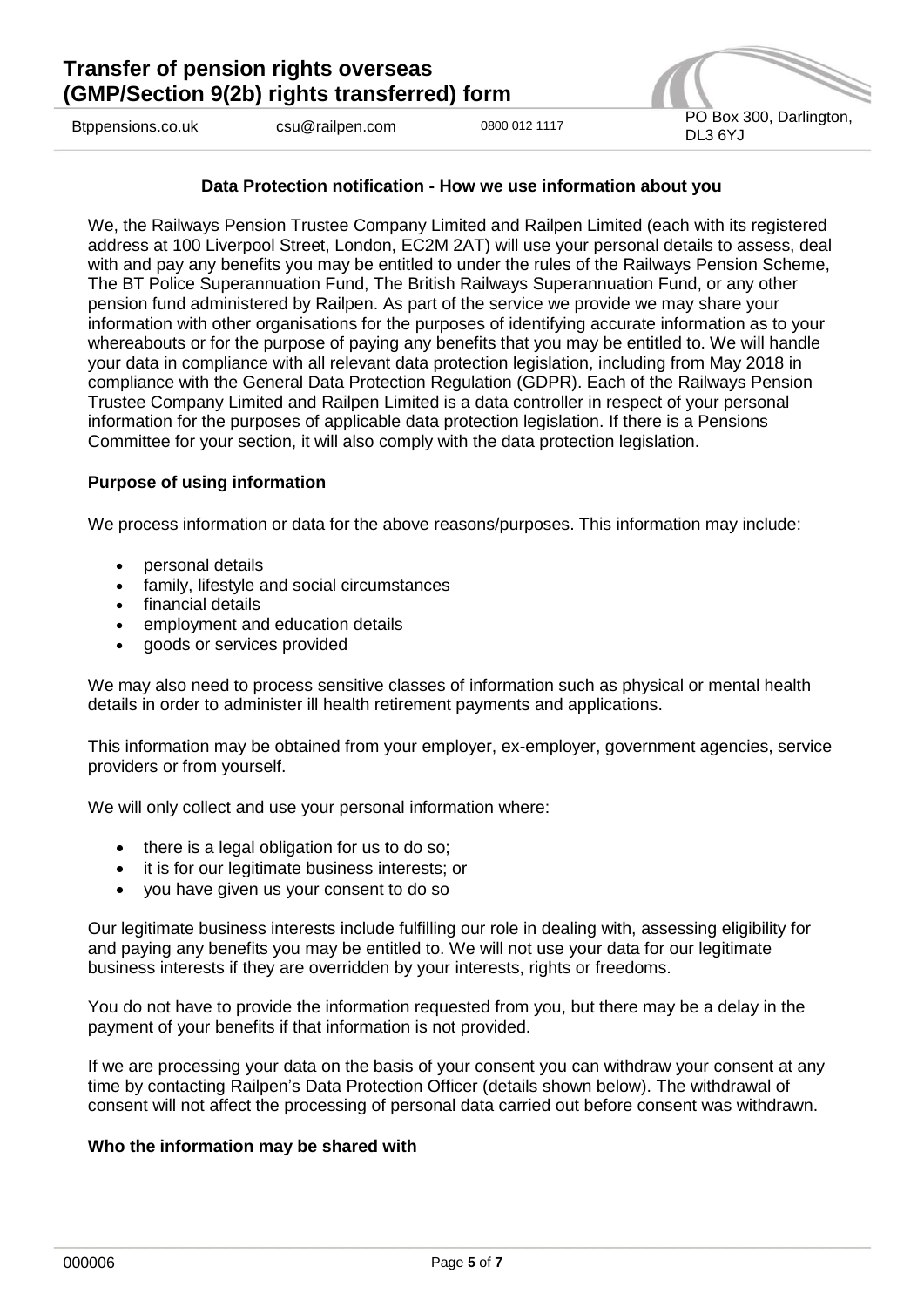

From time to time we may need to share your information with other organisations. Where this is necessary we are required to comply with all aspects of relevant data protection legislation. The types of organisations we may need to share some of your information with are:

- claimants, beneficiaries, assignees and payees
- pension schemes with which the person whose personal information we are processing has an association
- trade and business associates and professional advisers
- healthcare, social and welfare organisations
- financial organisations and advisers
- central and local government
- service providers
- ombudsmen and regulatory authorities
- suppliers
- family, associates or representatives of the person whose personal data we are processing
- tracing agencies

If you qualify for free financial counselling we will give your information to carefully selected organisation(s) with which we have arranged to provide this service. We or they may contact you by mail or telephone. If you do not wish to take advantage of this service, please notify the Data Protection Officer in writing who will forward an acknowledgement to you within 7 days.

## **Retention of Data**

One of the key principles of the relevant data protection legislation, including the GDPR, is that the personal data we store and process shall be adequate, relevant and limited to what is necessary for the purpose it was originally collected. Our standard policy is for information or data to be kept for only as long as necessary. It is then disposed of in a managed and secure way. However, as pensions are a long term saving vehicle it may be necessary to retain your personal data for the remainder of your life and any dependants' lives in order to pay you the benefits you are entitled to along with any dependant's benefits payable.

## **Transferring data overseas**

Our core systems, data, and administration services are all carried out and stored within the UK. However, TCS an International multinational information technology service, based in India provide maintenance support. Therefore, on rare occasions it may be necessary to transfer your data overseas to TCS.

Transferring personal data outside the European Economic Area to a third country that does not have adequate data protection is prohibited unless the country has been approved by the European Commission as providing an adequate level of data protection or adequate safeguards have been put in place to ensure the security of the data. As India is currently not on the European Commission's list of countries providing adequate data protection, the Railways Pension Trustee Company Limited and Railpen Limited have taken steps to put in place appropriate and suitable safeguards. Railpen and TCS have entered into a data protection contract using standard clauses adopted by the EU Commission (so-called model clauses). These contain enforceable data subject rights and effective legal remedies for data subjects against TCS. A copy of these are available upon request at the address below.

If at any time we propose to use your personal data for any other reason than outlined above we will provide you with further details as to why and for what reason we intend to do so.